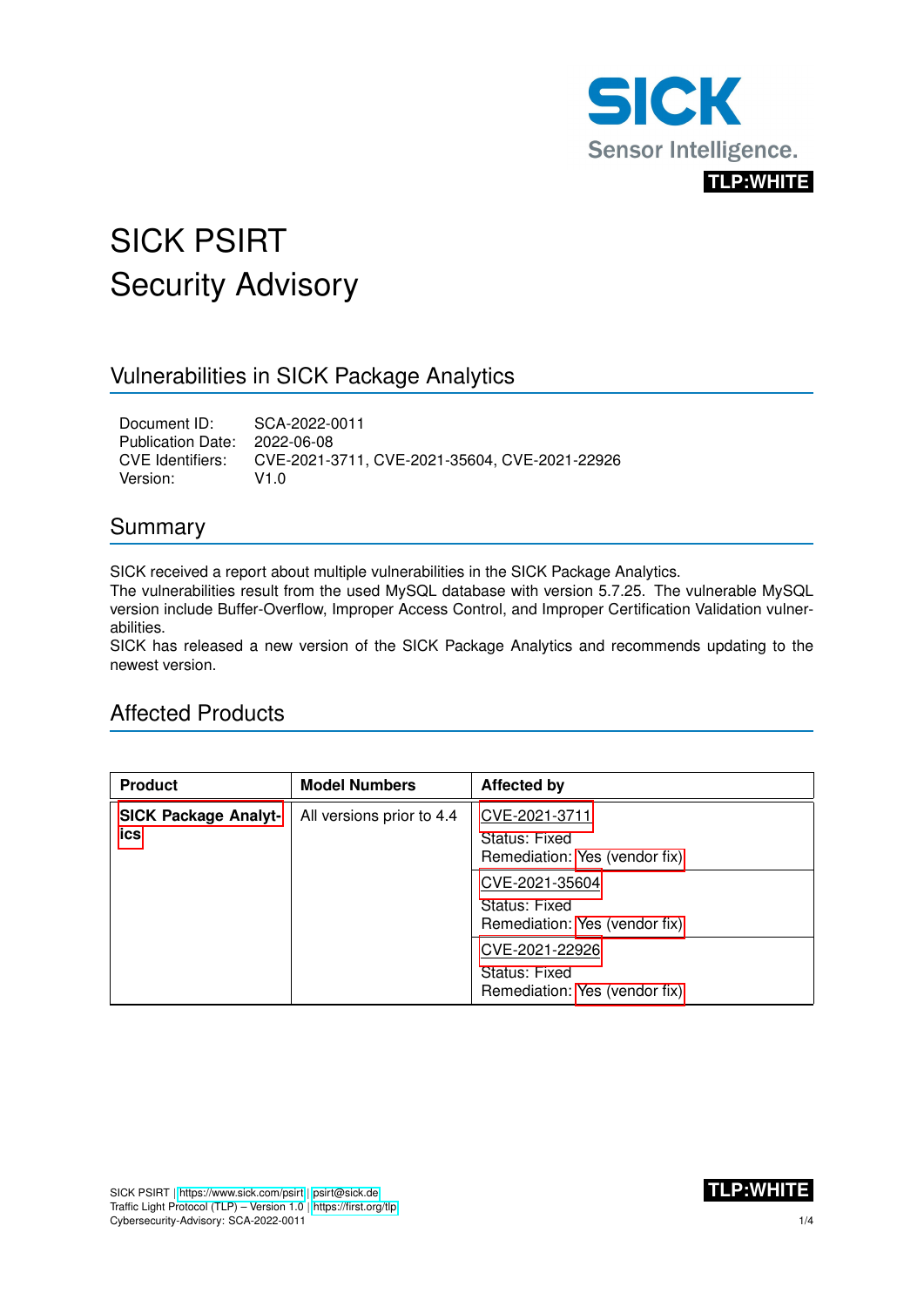

## Vulnerability Overview

#### <span id="page-1-0"></span>CVE-2021-3711 Stack-based Buffer Overflow

A malicious attacker who is able present SM2 content for decryption to an application could cause attacker chosen data to overflow the buffer by up to a maximum of 62 bytes altering the contents of other data held after the buffer, possibly changing application behavior, or causing the application to crash.

**CVE-2021-3711** has been assigned to this vulnerability. CVSSv3.1 base score: 9.8 CVSSv3.1 vector string: CVSS:3.1/AV:N/AC:L/PR:N/UI:N/S:U/C:H/I:H/A:H

#### <span id="page-1-2"></span>CVE-2021-35604 Improper Access Control

Vulnerability in the MySQL Server product of Oracle MySQL (component: InnoDB). Easily exploitable vulnerability allows high privileged attacker with network access via multiple protocols to compromise MySQL Server. Successful attacks of this vulnerability can result in unauthorized ability to cause a hang or frequently repeatable crash (complete DOS) of MySQL Server as well as unauthorized update, insert or delete access to some of MySQL Server accessible data.

**CVE-2021-35604** has been assigned to this vulnerability. CVSSv3.1 base score: 5.5 CVSSv3.1 vector string: CVSS:3.1/AV:N/AC:L/PR:H/UI:N/S:U/C:N/I:L/A:H

#### <span id="page-1-4"></span>CVE-2021-22926 Improper Certificate Validation

When libcurl is built to use the macOS native TLS library Secure Transport, an application can ask for the client certificate by name or with a file name - using the same option. If the name exists as a file, it will be used instead of by name. If the application runs with a current working directory that is writable by other users (like '/tmp'), a malicious user can create a file name with the same name as the app wants to use by name, and thereby trick the application to use the file based cert instead of the one referred to by name making libcurl send the wrong client certificate in the TLS connection handshake.

**CVE-2021-22926** has been assigned to this vulnerability. CVSSv3.1 base score: 7.5 CVSSv3.1 vector string: CVSS:3.1/AV:N/AC:L/PR:N/UI:N/S:U/C:N/I:N/A:H

## **Remediations**

#### <span id="page-1-1"></span>Vendor Fix for CVE-2021-3711

Valid for: SICK Package Analytics

Details: The patch and installation procedure for the software update is available from the responsible SICK customer contact person.

<span id="page-1-3"></span>SICK PSIRT | <https://www.sick.com/psirt> | [psirt@sick.de](mailto:psirt@sick.de) Traffic Light Protocol (TLP) – Version 1.0 | <https://first.org/tlp> Cybersecurity-Advisory: SCA-2022-0011

2/4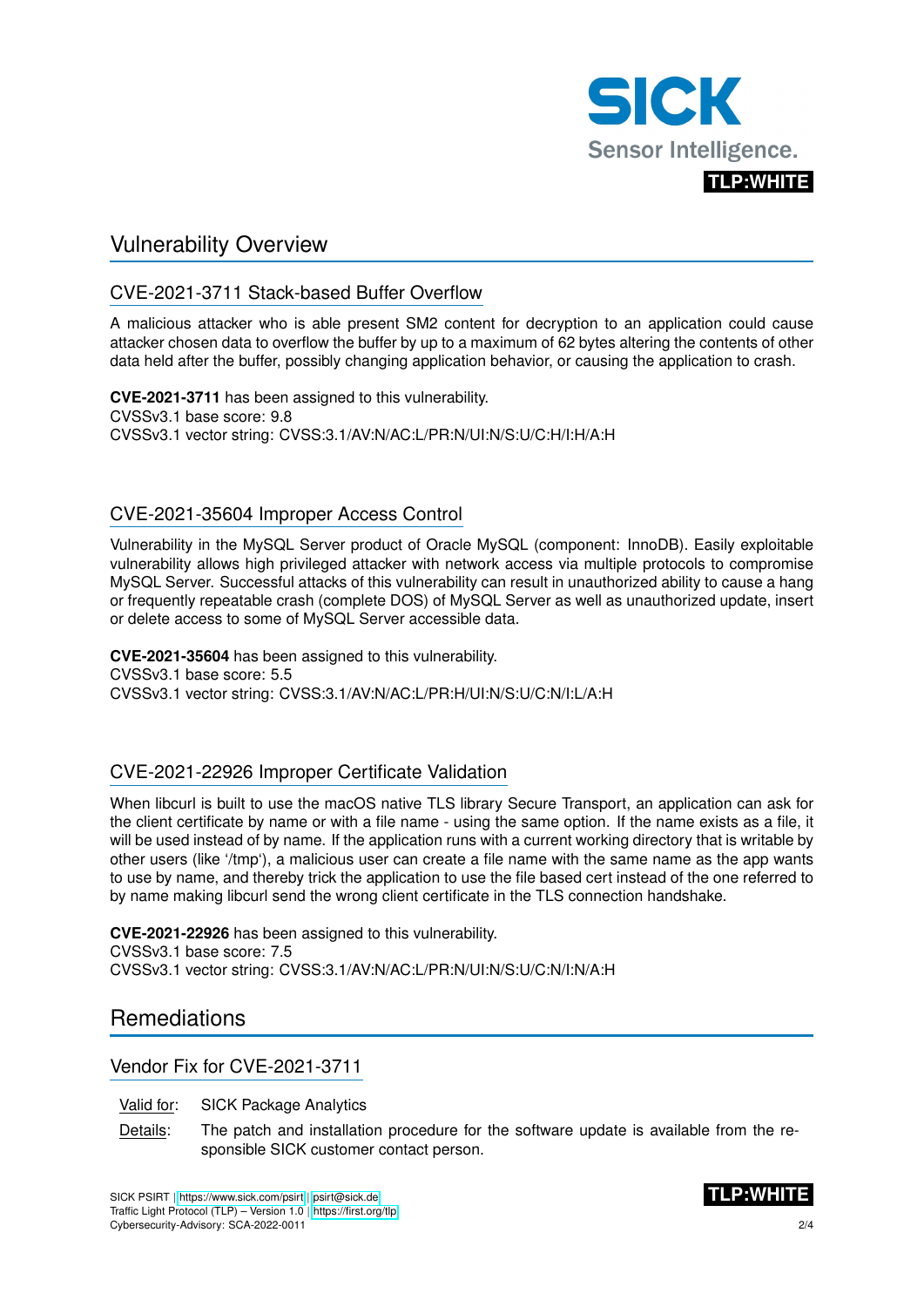

### Vendor Fix for CVE-2021-35604

- Valid for: SICK Package Analytics
- Details: The patch and installation procedure for the software update is available from the responsible SICK customer contact person.

#### <span id="page-2-0"></span>Vendor Fix for CVE-2021-22926

- Valid for: SICK Package Analytics
- Details: The patch and installation procedure for the software update is available from the responsible SICK customer contact person.

## General Security Practices

As general security measures, SICK recommends to minimize network exposure of the devices, restrict network access and follow recommended security practices in order to run the devices in a protected IT environment.

Additional information on Industrial Security can be found at: <http://ics-cert.us-cert.gov/content/recommended-practices>

## Vulnerability Classification

SICK performs vulnerability classification by using the CVSS scoring system (CVSS v3.1). The environmental score is dependent on the customer's environment and can affect the overall CVSS score. SICK recommends that customers individually evaluate the environmental score to achieve final scoring.

## **Resources**

SICK PSIRT Security Advisories: <https://sick.com/psirt>

SICK Operating Guidelines: [https://cdn.sick.com/media/docs/1/11/411/Special](https://cdn.sick.com/media/docs/1/11/411/Special_information_CYBERSECURITY_BY_SICK_en_IM0084411.PDF) information CYBERSECURITY BY SICK en IM008 [4411.PDF](https://cdn.sick.com/media/docs/1/11/411/Special_information_CYBERSECURITY_BY_SICK_en_IM0084411.PDF)

## Product Glossary